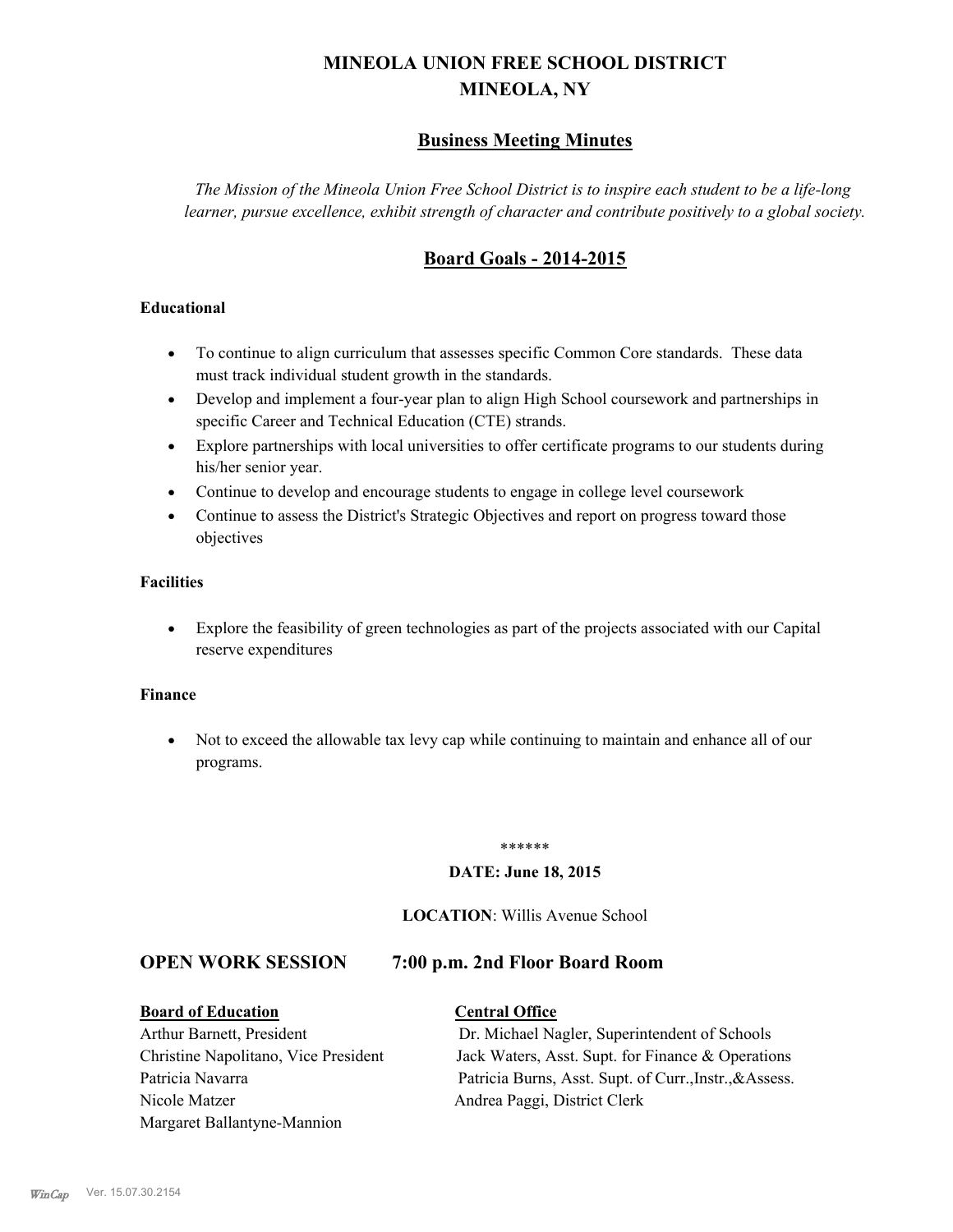**A. Call to Order- 7:00 pm** 

**B. Pledge of Allegiance**

- **C. Reading of Mission-** Artie Barnett
- **D. Moment of Silent Meditation**

#### **E. Dais & Visitor Introductions**

#### **F. High School Student Organization Report**

There was no Student Organization Report this evening.

#### **G. BOE Reports**

#### **a. Comments from Board Trustees**

Margaret Ballantyne congratulated the teachers and the students and can't believe how fast this year as gone. She wished the graduates the best of luck. She visited the four schools and can see how far they come. Dr. Ballantyne stated that there was much activity and great energy at each school. She was very impressed with all that she saw.

Nicole Matzer stated that she has attended several events recently. Ms. Matzer attended the Senior Awards breakfast and congratulated everyone who received an award. Ms. Matzer thanked the District Council for organizing the PTA dinner and stated that it was a good night. Ms. Matzer also attended the Town Meeting. She stated that the 4th grade STEAM Night was a great event and the kids really enjoyed it. Finally, Ms. Matzer wishes all of the graduates good luck. Ms. Matzer hopes everyone has a great summer.

Patricia Navarra had the opportunity to tour the schools and enjoyed seeing all that was going on. Ms. Navarra thanked the teachers. Finally, she sends her congratulations to the graduates.

Christine Napolitano reported that "So Much More than Common Core" was well attended and positive. A parent told her that she was very happy with the meeting and hopes that there are more. Ms. Napolitano attended the PTA Dinner and thanked everyone involved for organizing it. Ms. Napolitano stated that 4th grade STEAM Night was a wonderful event. The students were so excited and knowledgeable about their topics. She had a great time at the event. Finally, Ms. Napolitano sends her congratulations to the graduates and looks forward to the ceremony.

#### **b. Comments from Board President**

Artie Barnett stated that there was over \$70,000 in awards from the community to this year's senior class. He thanked the community for their generosity. Mr. Barnett thanked the organizers of the PTA dinner for an enjoyable event. Mr. Barnett thanked everyone involved in arranging the Town Hall meeting and he also thanked all that attended. Mr. Barnett wished everyone a happy and safe summer and also wished all of the dad's a Happy Father's Day.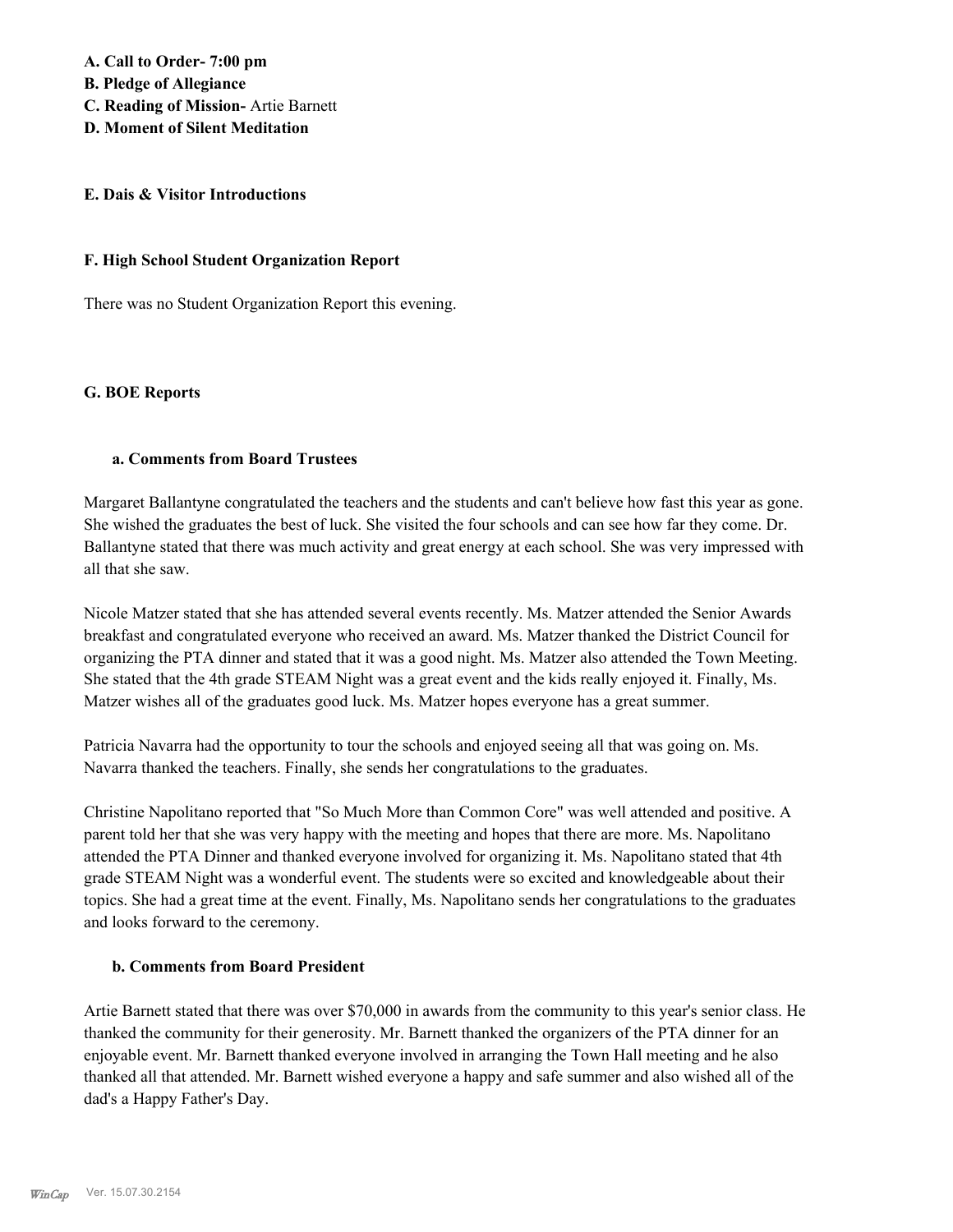#### **c. Comments from Superintendent**

Dr. Nagler attended the 4th grade STEAM Night and thanked Mr. Interrante and Ms. Dawber for all of their hard work. He added that the kids really understand and enjoy their topics. Dr. Nagler stated that he is proud of all of the students and of this event. Dr. Nagler is very proud of the Common Core forum. He added that he was happy with the questions that were raised and felt it was very well attended. Dr. Nagler spoke about the Senior Breakfast which took place at the High School on June 10th. He stated that over \$70,000 was donated by various groups for the seniors, which will help many with college expenses. Dr. Nagler stated that this is part of what makes our community special. Dr. Nagler attended the PTA Installation Dinner and thanked everyone involved in the event. The Superintendent reported that we are pretty close to staffing all positions and he is hoping to make all appointments on July 1st. He reported that we will be moving to a new website which will be more user friendly.

Dr. Nagler shared a letter with the Board from Nelson Pope regarding a new project the Bridge Plan, on 3rd Street, which will include a hotel and luxury rental apartments. They are projecting that there will be 12 new students due to this project and has requested information from the Superintendent. He stated to the Board that he does not feel that he has the information requested and at this time Dr. Nagler feels that the district should conduct a study on projected students and costs. Dr. Nagler asked the board for their permission to commission a study. The Board was in agreement and gave the Superintendent to look for a company that conducts this type of study. Dr. Nagler stated that he and Mr. Waters would look into this and report back to the Board.

#### **H. Old Business**

There was no old business this evening.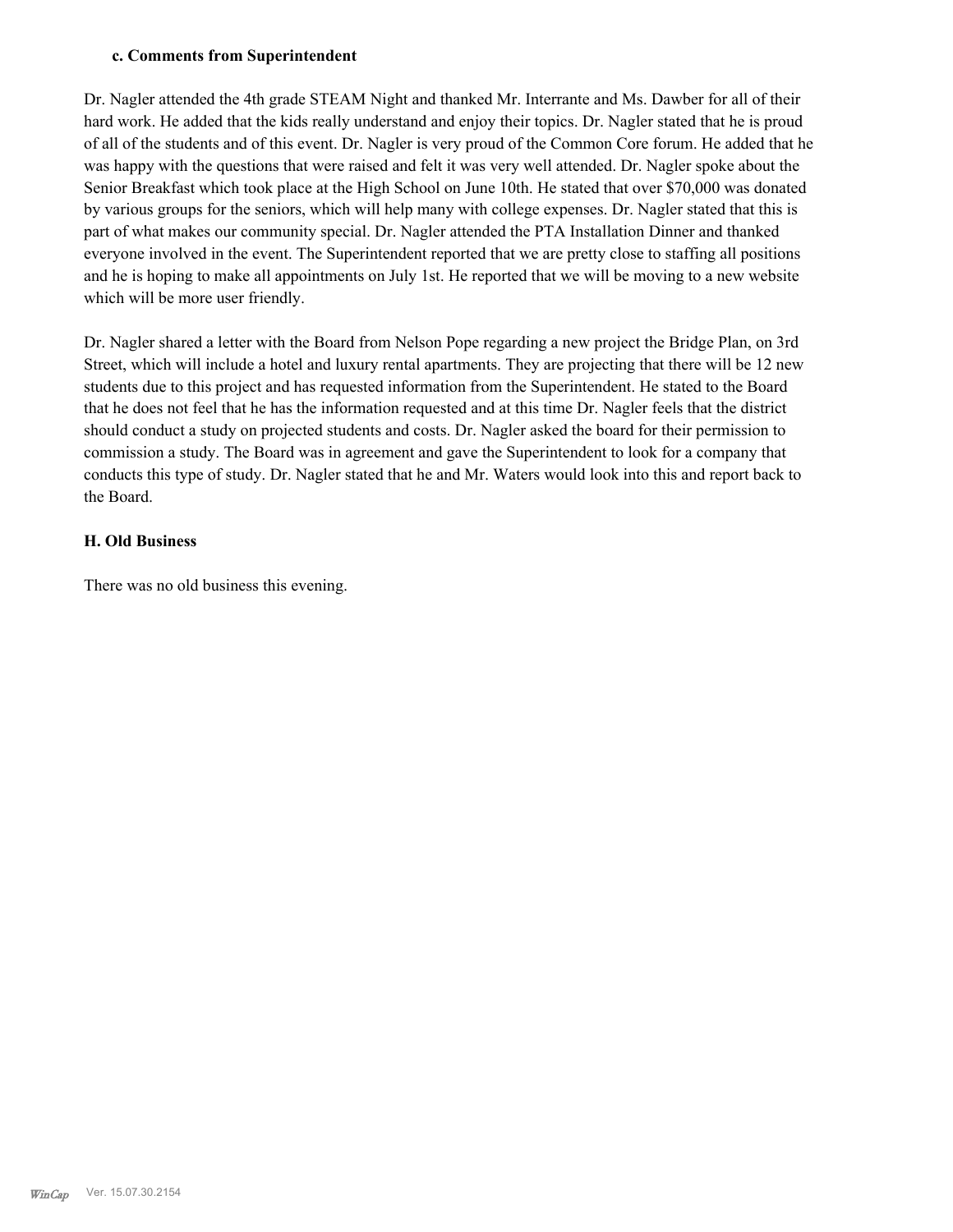#### **I. New Business**

Mr. Barnett stated that he had one piece of new business this evening. He stated that he received an appeal letter from the MTA and based upon language in the collective bargaining agreement the Board cannot take any action. Therefore, the appeal is denied. Mr. Barnett asked if the Board was in agreement. A motion was made by Margaret Ballantyne to notify the MTA that the appeal is denied and was second by Nicole Matzer. The Board was polled and all were in favor; motion passed. The Board moved on to the New Business Resolutions put forth this evening.

#### **Receipt of Internal Auditor's Agreed Upon Procedure Report**

**RESOLUTION # 56- BE IT RESOLVED** that the Board of Education of the Mineola UFSD hereby acknowledges receipt of the Internal Auditors Agreed Upon Procedures Report previously reviewed by the Audit Committee.

**Motion:** Margaret Ballantyne **Second:** Christine Napolitano

Discussion: Mr. Waters explained that the audit committee meets with the Internal Auditors to discuss and accept the Auditor's Agreed Upon Procedure report and the Risk Assessment report. This starts the 90 day clock for the corrective action plan.

| Yes: | Margaret Ballantyne   | No: | None |
|------|-----------------------|-----|------|
|      | Nicole Matzer         |     |      |
|      | Patricia Navarra      |     |      |
|      | Christine Napolitano  |     |      |
|      | <b>Arthur Barnett</b> |     |      |

**Passed:** Yes

#### **Receipt of Internal Auditor's Risk Assessment Report**

**RESOLUTION # 57 - BE IT RESOLVED** that the Board of Education of the Mineola UFSD hereby acknowledges receipt of the Internal Auditors District's Risk Assessment Report previously reviewed by the Audit Committee.

| <b>Motion:</b> | Christine Napolitano  |     |      |
|----------------|-----------------------|-----|------|
| Second:        | Patricia Navarra      |     |      |
| Yes:           | Margaret Ballantyne   | No: | None |
|                | Nicole Matzer         |     |      |
|                | Patricia Navarra      |     |      |
|                | Christine Napolitano  |     |      |
|                | <b>Arthur Barnett</b> |     |      |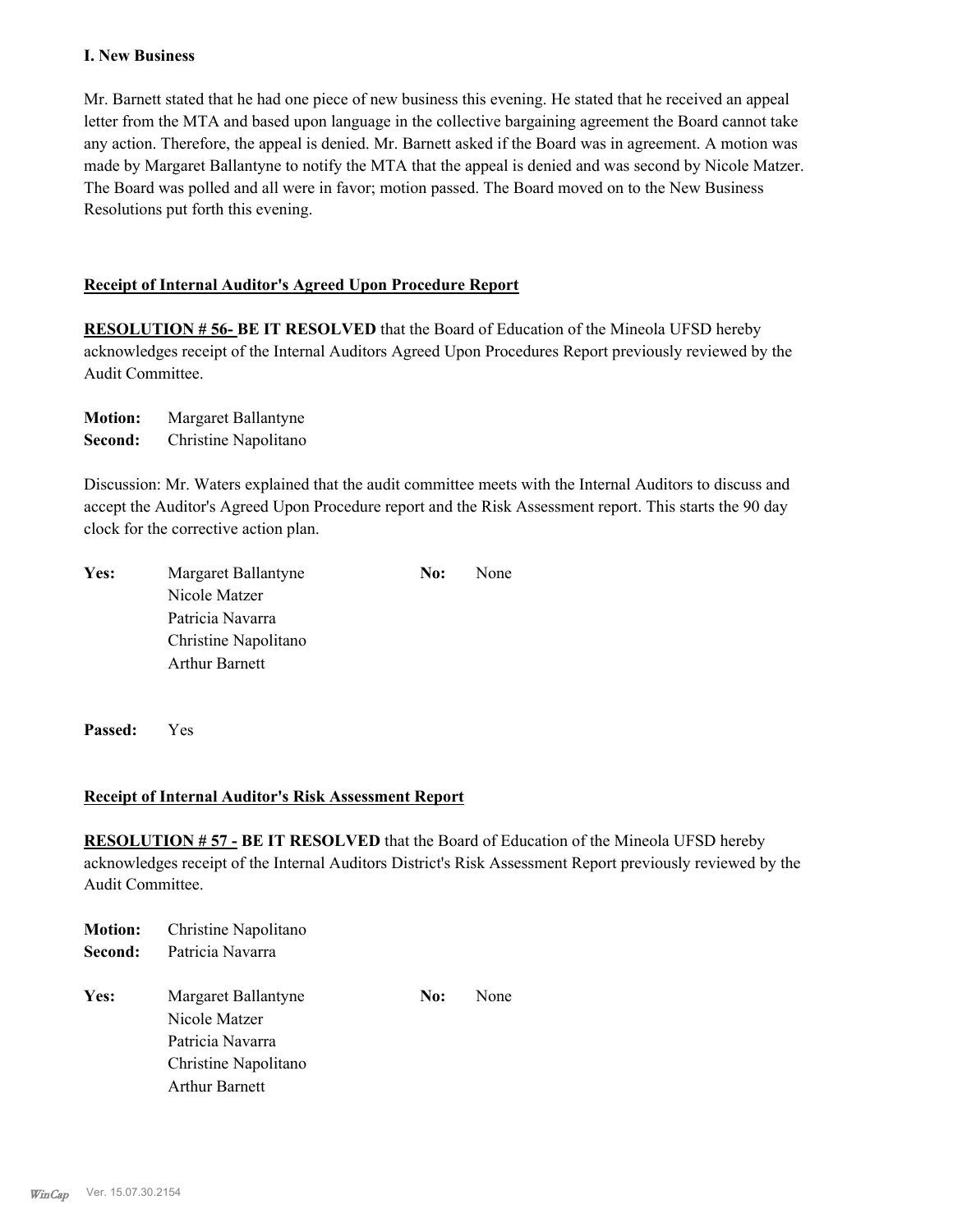#### **Transfer to Capital Reserve Fund**

**RESOLUTION # 58- BE IT RESOLVED** that the Board of Education hereby approves the transfer of a sum not to exceed \$4,000,000, of unassigned fund balance from the 2014-15 fiscal year, to the previously established Capital Reserve Fund.

**Motion:** Margaret Ballantyne **Second:** Nicole Matzer

Discussion: It was explained that this resolution approves a transfer to the capital reserve fund once the books are closed. This resolution must take place within the school year. The amount will be available in mid-August.

| Yes: | Margaret Ballantyne   | No: | None |
|------|-----------------------|-----|------|
|      | Nicole Matzer         |     |      |
|      | Patricia Navarra      |     |      |
|      | Christine Napolitano  |     |      |
|      | <b>Arthur Barnett</b> |     |      |

**Passed:** Yes

#### **Harbor Day Care Lease Agreement**

**RESOLUTION # 59- BE IT RESOLVED** that the President of the Board of Education of the Mineola UFSD is authorized to execute the agreement and third amendment to the lease agreement dated July 5, 2012 with Harbor Day Care Center, Inc.

**Motion:** Nicole Matzer **Second:** Christine Napolitano

Discussion: Dr. Nagler stated that this lease agreement is the same as in the past years, with one small change. Harbor Day Care will utilize the same space and there will still be 54 UPK seats.

Yes: Margaret Ballantyne **No:** None Nicole Matzer Patricia Navarra Christine Napolitano Arthur Barnett

**Passed:** Yes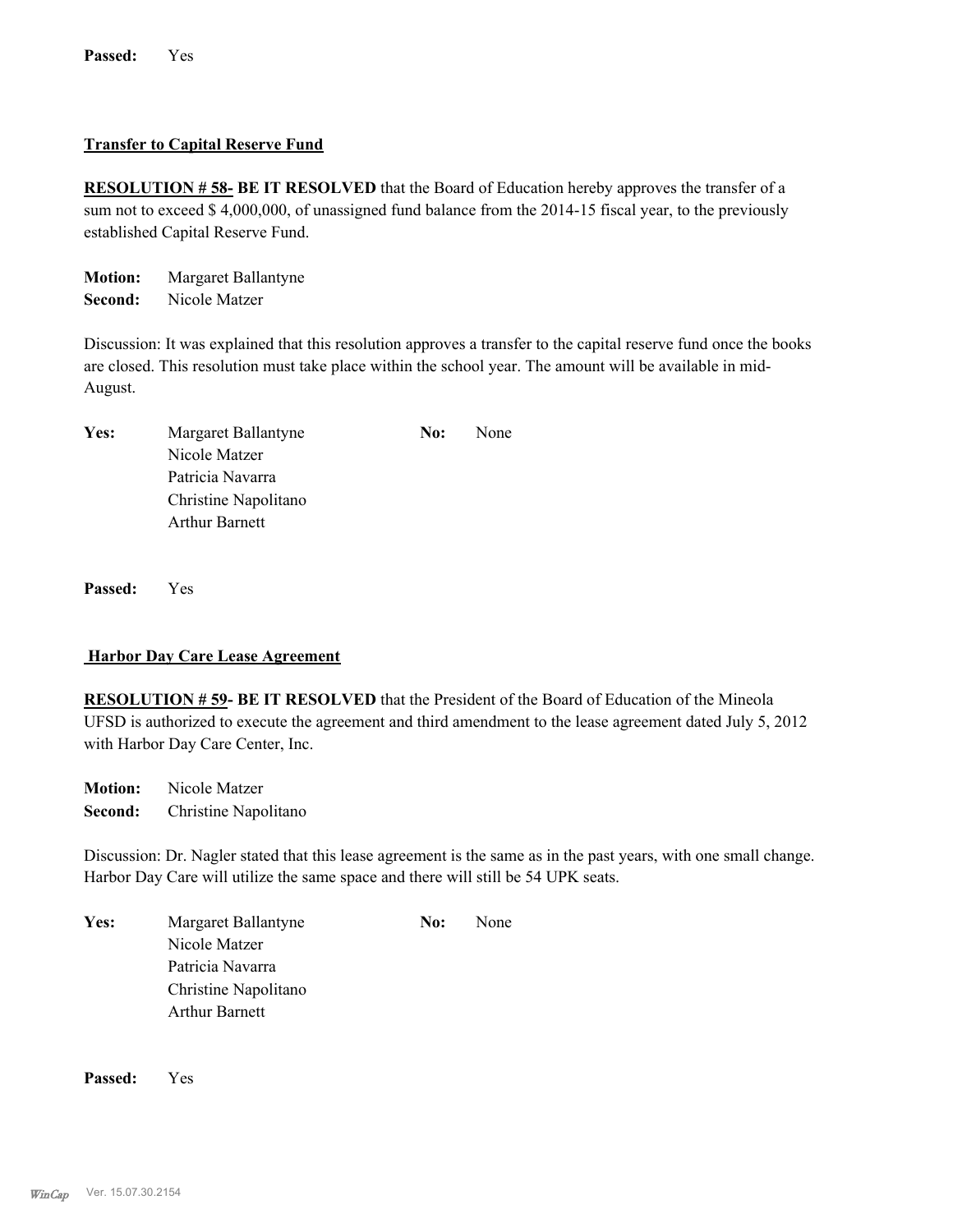#### **J. Consensus Agenda**

**RESOLUTION # 60- BE IT RESOLVED** that the Board of Education approves the consensus agenda items J.1.a. through J.4.c.1., as presented.

| <b>Motion:</b> | Nicole Matzer         |     |      |
|----------------|-----------------------|-----|------|
| Second:        | Margaret Ballantyne   |     |      |
| Yes:           | Margaret Ballantyne   | No: | None |
|                | Nicole Matzer         |     |      |
|                |                       |     |      |
|                | Patricia Navarra      |     |      |
|                | Christine Napolitano  |     |      |
|                | <b>Arthur Barnett</b> |     |      |

**Passed:** Yes

#### 1. **Instruction: Contracted**

a. That the Board of Education approves the Special Education Services Contract for a parentally placed student between the Manhasset UFSD and the Mineola UFSD for the 2014-2015 school year.

b. That the Board of Education approves the Education Services Contract between the Brookville Center for Children's Services and the Mineola UFSD for the 2015-2016 school year.

c. That the Board of Education approves the Tutoring Services Contract between Long Island Tutorial Services Inc. and the Mineola UFSD for the 2015-2016 school year.

d. That the Board of Education approves the Educational Agreement between Long Island University and the Mineola UFSD for the 2015-2016 school year.

#### 2. **Instruction: Student Actions**

That the Board of Education approves the following Overnight/ Out of State field trip: - Marching Band at Band Camp: Monday, August 17, 2015 - Saturday, August 22, 2015- Camp Kinder Ring, Hopewell Junction, NY, at no cost to the district. a.

#### 3. **Civil Service**

- a. Resignation(s)
- That the Board of Education accept the resignation of Alyssa M. Ferrandino, part time Teacher Aide at the Middle School, effective June 26, 2015. 1.
- b. Appointments
- That the Board of Education approve Donna Coulon from Teacher Aide Sub to Teacher Aide, for the Summer Special Education Program, effective July 1, 2015. Salary will be \$30.18 per hour on Step 16. 1.
- That the Board of Education approve Kathy Polumbo from Teacher Aide Sub to Teacher Aide for the Summer Special Education Program, effective July 1, 2015. Salary will be \$21.35 on Step 15. 2.
- That the Board of Education approve Melanie Reif to Greeter for the Summer Special Education Program, effective July 1, 2015. Salary will be \$13.41 per hour on Step 7. 3.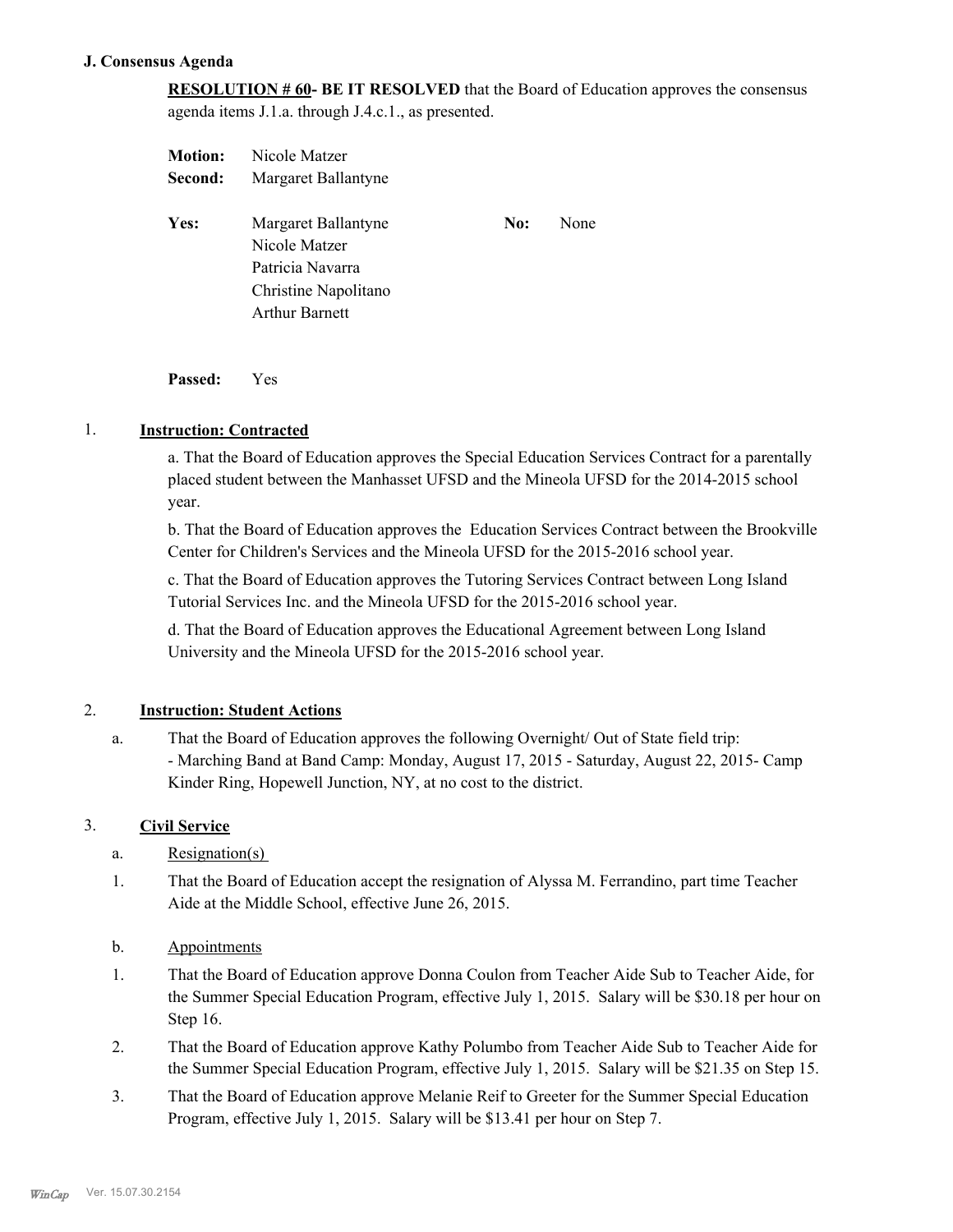That the Board of Education approve the following Summer Cleaners, effective July 6, 2015 through August 21, 2015, at a salary of \$8.00 per hour: 4.

| Daniel Pepe         | Mathew Grabow        | William Walton |
|---------------------|----------------------|----------------|
| Matt Tavernite      | <b>Anthony Sarno</b> | Daniel Mendes  |
| Pete McCormack      | Robert Lang          | Ryan Kelly     |
| Edien Hincapie      | Mike Giaimo          | Mike Romano    |
| James Gerstner      | Jacob Escobar        | Logan Dunleavy |
| Kyle Dunleavy       | Mathew Diaz          | Jack Dennehy   |
| Anthony Cueter, Jr. | Nick Brown           | Dylan Bestler  |
| Dominic Paggi       | Christopher Theriot  | Thomas Farrell |
| Giovanni Dupuy      | <b>Brian Smith</b>   |                |
|                     |                      |                |

That the Board of Education approve the following summer positions at the High School, effective July 1, 2015 through August 28, 2015: 5.

| Jeanne Cribbin<br>Patricia DeRosa | Guidance Dept.<br>Main Office | $$39.43$ Hr.<br>$$40.29$ Hr. |
|-----------------------------------|-------------------------------|------------------------------|
| Textbooks:                        |                               |                              |
| Samantha Pastore                  | Student Worker                | \$8.00 Hr.                   |

#### Appointment(S) Summer Special Ed Teachers-In-Training c.

That the Board of Education approves the following Teachers-In-Training for the Summer Special Education Program:

|     | <b>POSITION</b> | <b>EMPLOYEE NAME</b> | <b>SALARY</b> | <b>EFFECTIVE</b> |
|-----|-----------------|----------------------|---------------|------------------|
| 1.  | Seasonal Worker | Joni Christel        | \$8.50        | 07/01/2015       |
| 2.  | Seasonal Worker | Brian L. Dorfman     | \$8.50        | 07/01/2015       |
| 3.  | Seasonal Worker | Janine Miller        | \$9.00        | 07/01/2015       |
| 4.  | Seasonal Worker | Emily A. Mooney      | \$9.00        | 07/01/2015       |
| 5.  | Seasonal Worker | Miriam Maiman        | \$8.75        | 07/01/2015       |
| 6.  | Seasonal Worker | Shannon Timlin       | \$8.75        | 07/01/2015       |
| 7.  | Seasonal Worker | Patricia Gasiewski   | \$8.75        | 07/01/2015       |
| 8.  | Seasonal Worker | Kelsey A. Baumann    | \$9.00        | 07/01/2015       |
| 9.  | Seasonal Worker | Francesca Zito       | \$9.00        | 07/01/2015       |
| 10. | Seasonal Worker | Lauren M. Siemann    | \$9.00        | 07/01/2015       |

#### 4. **Business /Finance**

#### a. **Treasurer's Report**

Clericals:

1. That the Board of Education accepts the Treasurer's report for the period ending April 30, 2015 and directs that it be placed on file.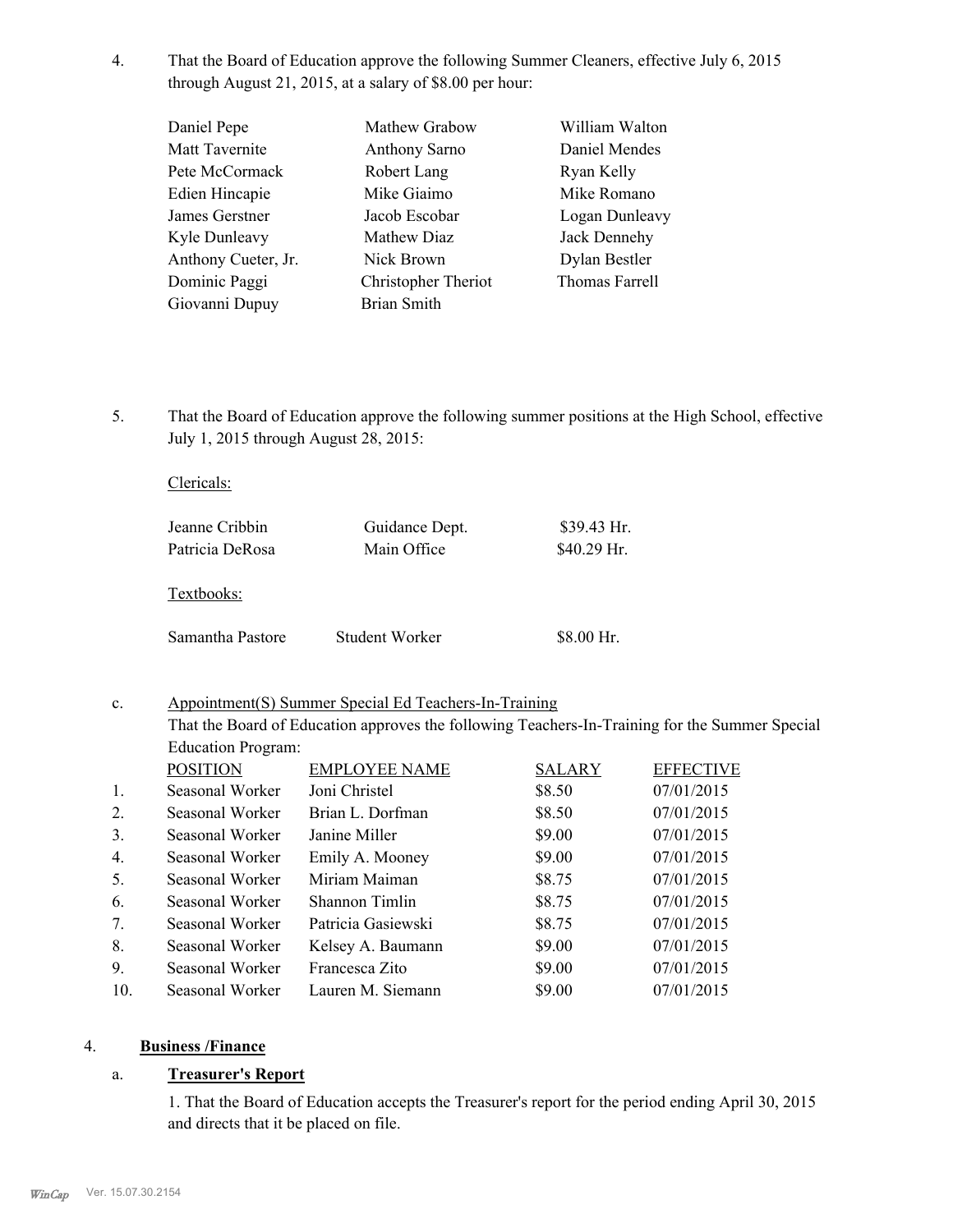#### b. **Approval of Invoices and Payroll**

That the Board of Education accepts the Invoices and Payroll for the period ending May 31, 2015

| $A/P$ Warrant # 21 | May 13, 2015 | \$967,339.11   |
|--------------------|--------------|----------------|
| $A/P$ Warrant # 22 | May 27, 2015 | \$1,150,424.42 |

#### **TOTAL EXPENSES \$ 2,117,763.53**

PAYROLL # 21 & # 22

| General | \$4,093,481.58 |
|---------|----------------|
| F Fund  | \$50,905.88    |

#### **TOTAL PAYROLL \$4,144,387.46**

#### c. **Budget Appropriation Adjustment**

1. That the Board of Education approves the transfer of funds, in the amount of \$20,000 from Budget code: 9020 800 00 8097 to Budget code: 2630 500 00 2930 to increase code in order to purchase 1000 Ipad covers at \$42 per case.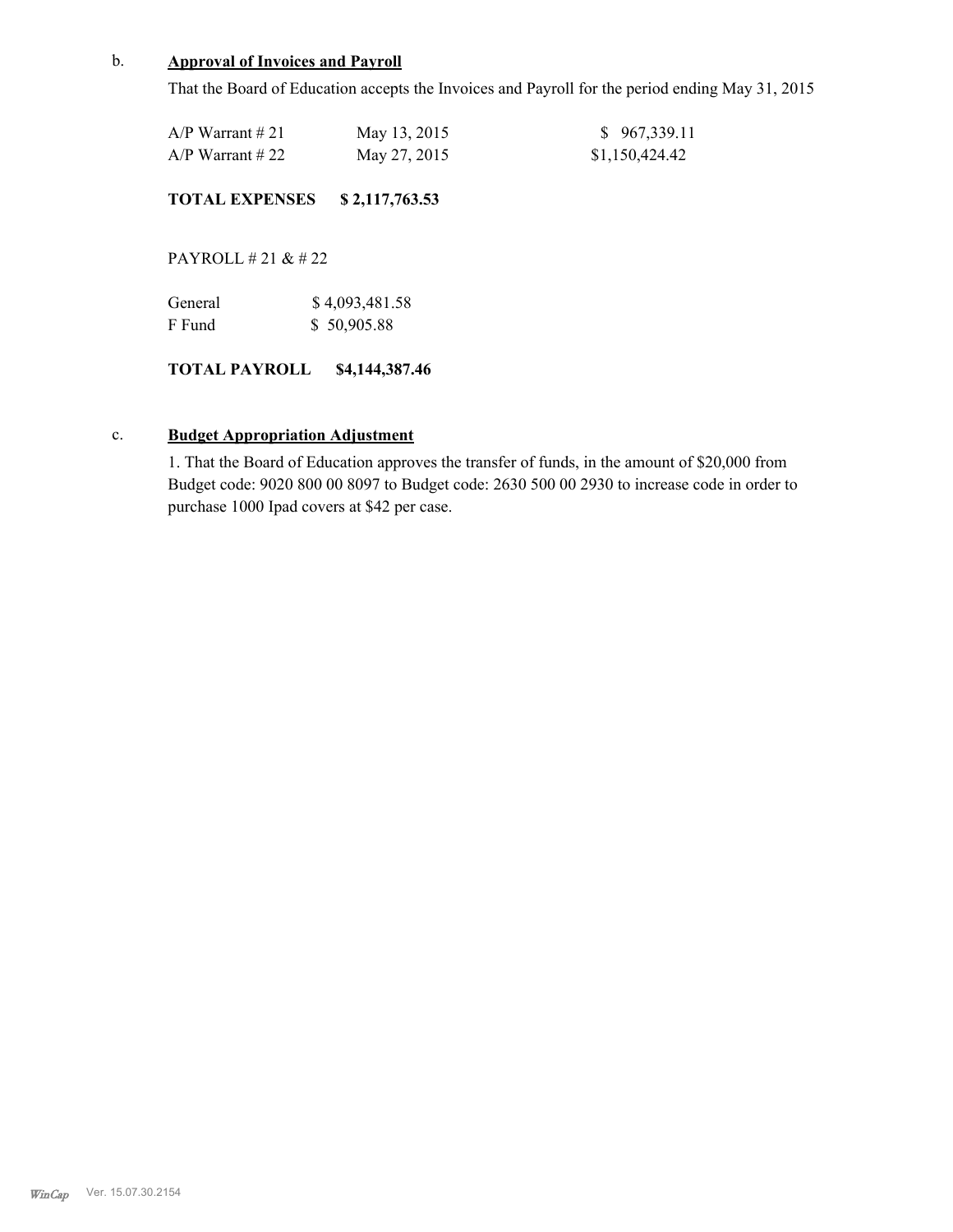#### **K. Superintendent's Report**

Superintendent of Schools' Reports for 6/18/15 Presentations:

- 1. Turf Field Presentation
- 2. Field/Building Use Presentation

The Superintendent reported that this evening there would be a presentation by Michael Mark, architect on the turf field project. He stated that he and Mr. Mark had met with the Mineola Athletic Booster Club a few times to discuss the field at Hampton, the High School track and fields. Dr. Nagler stated other items discussed at these meetings were in-fill options, a bus loop at Hampton as well as a cafeteria extension. The project is very close to filing and timeline will be discussed in this evenings' presentation. Dr. Nagler introduced Michael Mark to present on the turf field project.

Michael Mark reported that barring any changes this evening, he is ready to send this project to the State. He reported that the State is very backlogged and if it is submitted tomorrow to get in the queue, it will be looked at in March (34- 36 week wait time). Projected approval and anticipated bid date would be March 2016. The construction for this project would begin summer 2016. The work would be completed in a phased construction approach. Mr. Mark displayed floor plans at Hampton Street School. Dr. Nagler and the Board requested that Mr. Mark look at the costs for other options including bumping out the cafeteria in order to gain a third classroom. In addition, Mr. Mark also displayed the classroom plans and the new bus loop and parking. He stated in order to maximize parking and safety, he would recommend no parking on Hampton Street and parents would drop off on Colonial. These drawings have been sent to the Village. The students would be funneled to a crosswalk and one tree would be lost. He stated that the existing parking lot would be maintained and the plans kept a nice amount of green space. Mr. Mark next displayed the plans for the new athletic field which includes the field and a track. Lighting would use LED lights which are very good and there would be four poles which will cover the entire field. There would be a 4 foot high fence around the field. He also displayed the plans for a new concession stand which will be pre-fabricated. Mr. Mark next talked about the High School Site improvements. A new survey has been completed and Mr. Mark discussed the project features. He displayed 3 possible options and stated that option 3 makes the most sense. The project includes: a new multi-sport synthetic athletic regulation field; replacing the running track (nonregulation) to maximize size based upon constraints; field lighting would not to be utilized at this time; no grand stands at this time, but portable bleachers will fit and the existing Varsity baseball field size and location to remain unchanged. The space between the field and track is 20 feet, which Mr. Amitrano, Athletic Director, feels is a safe distance. Dr. Nagler stated that although the track would not be regulation, it would have the proper surface and could be utilized by the PE classes. Mr. Mark gave the cost estimates for the entire project, which is above the amount of money available. However, he stated that the good news is that much of the work can be phased in. Dr. Nagler stated that we could get the groundwork done for the lights and then add to next year's budget. This project is not due to start until 2016 and items can be phased in and packaged. Dr. Ballantyne asked if there is any chance of State money for the project. Dr. Nagler there is the possibility of using the SMART bond money if the new rooms are designated for Pre-K. The Superintendent asked Mr. Mark if we could get sketches and numbers for the options before July 1st. Mr. Mark suggested that we get something in the State queue and then get changes in prior to the project being reviewed. The Board was in agreement with this recommendation.

Mr. Barnett opened the floor to Public Comments, specific to the Turf Field presentation. There were no public comments.

The next presentation this evening was a follow-up on the Building and Field usage. The Superintendent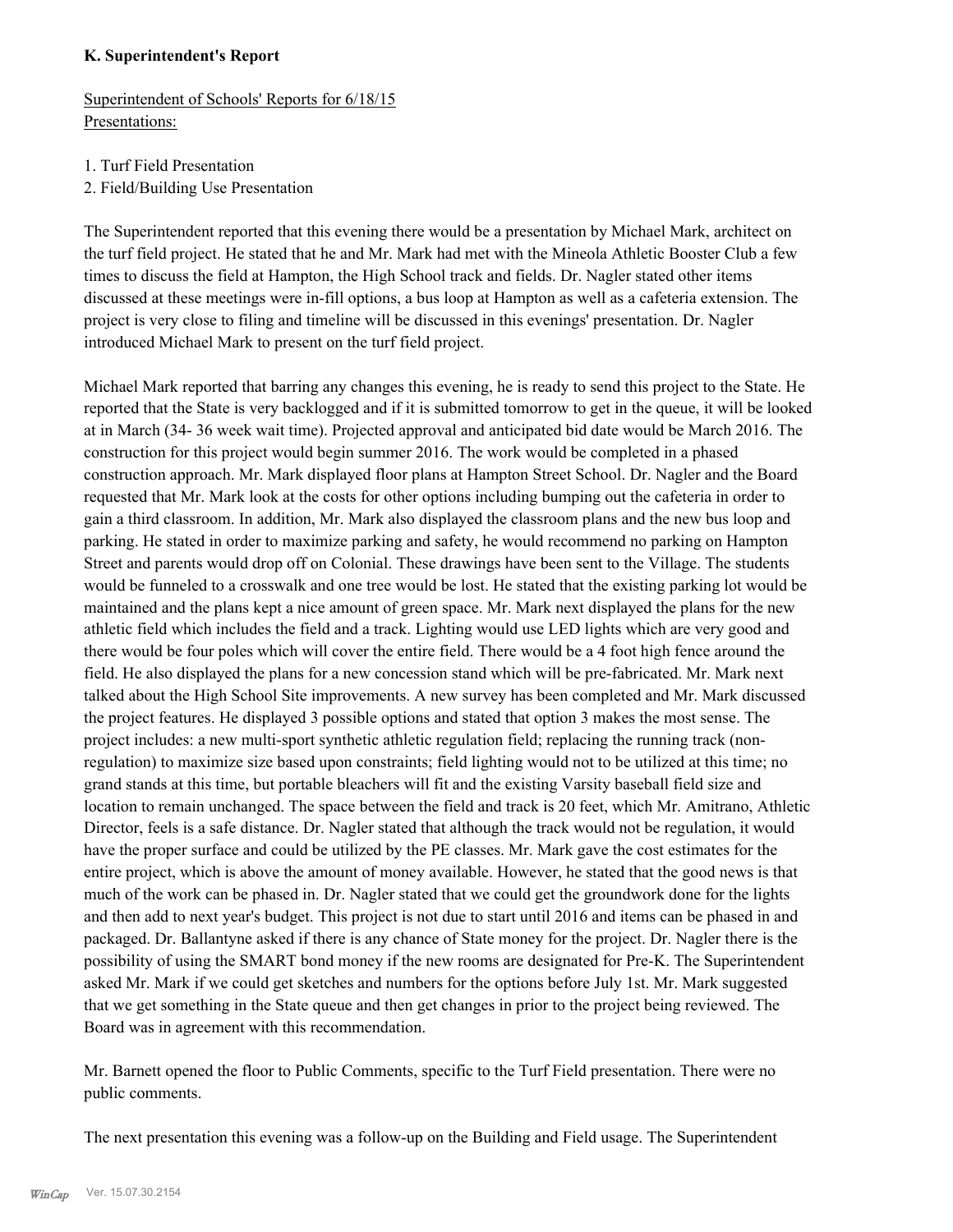stated that we will be using a new online system, School Dude, for the usage permission process. He added that there are many areas for which we are not charging. Mr. Barnett asked the District legal counsel, Warren Richmond, about some problem areas including: a for-profit group, not being charged and a for-profit group, being run by a staff member (outside of their job responsibilities). Mr. Richmond explained that a problem exists when a "for-profit" group is not charged. When they are given free use, this is a "gift of public funds". It was suggested that we could charge these "for profits" a nominal fee, if 90% of the children on the rooster are Mineola School District residents. The group would be required to provide the district with the rooster. Also, for a "for profit" run by an employee, they must also be charged and they cannot self promote using their name and position with the district. There was no additional discussion.

#### Superintendent Comments

The Superintendent had no additional comments at this time.

#### **L. Public Comments**

Mr. Barnett opened the floor to public comment. There were no comments at this time.

Christine Napolitano stated that tonight is Artie Barnett's last meeting on the School Board and the Board had some comments.

Margaret Ballantyne thanked Artie for making her first year on the Board so pleasant. Dr. Ballantyne stated that Mr. Barnett cares about students and teachers. She characterized him as compassionate and generous. Dr. Ballantyne stated that he sets a high bar for integrity. Dr. Ballantyne concluded by reading from a poem, "If".

Nicole Matzer stated that the district has no better friend than Mr. Barnett. She will miss his guidance and appreciates all that Artie has done for the district.

Patricia Navarra stated that Artie exhibits persistence and perseverance. He watched over every corner of Mineola. Ms. Navarra thanked Artie for all that he has taught her. She concluded with a reading from "A Mid-Summer's Night Dream".

Christine Napolitano descibed Artie as the most unique member of the Board. He is bright, determined and honest. According to Ms. Napolitano, Mr. Barnett hit the ground running when elected to the Board. Ms. Napolitano stated that they have become friends, but have had their share of disagreements. Mr. Barnett stood up to do the right thing no matter the cost. Finally, she thanked him for his fearlessness.

Dr. Nagler stated that Artie Barnett could be a pain, who never blindly agrees with anything. He stated that Mr. Barnett is very intelligent and researches everything for hours. Dr. Nagler stated that Mr. Barnett has been unfairly beat up and his character has been attacked for standing up on issues. Dr. Nagler stated that Artie is a volunteer who always tried to do what is best for the district. Dr. Nagler will miss Mr. Barnett who has been a true watchdog for the community.